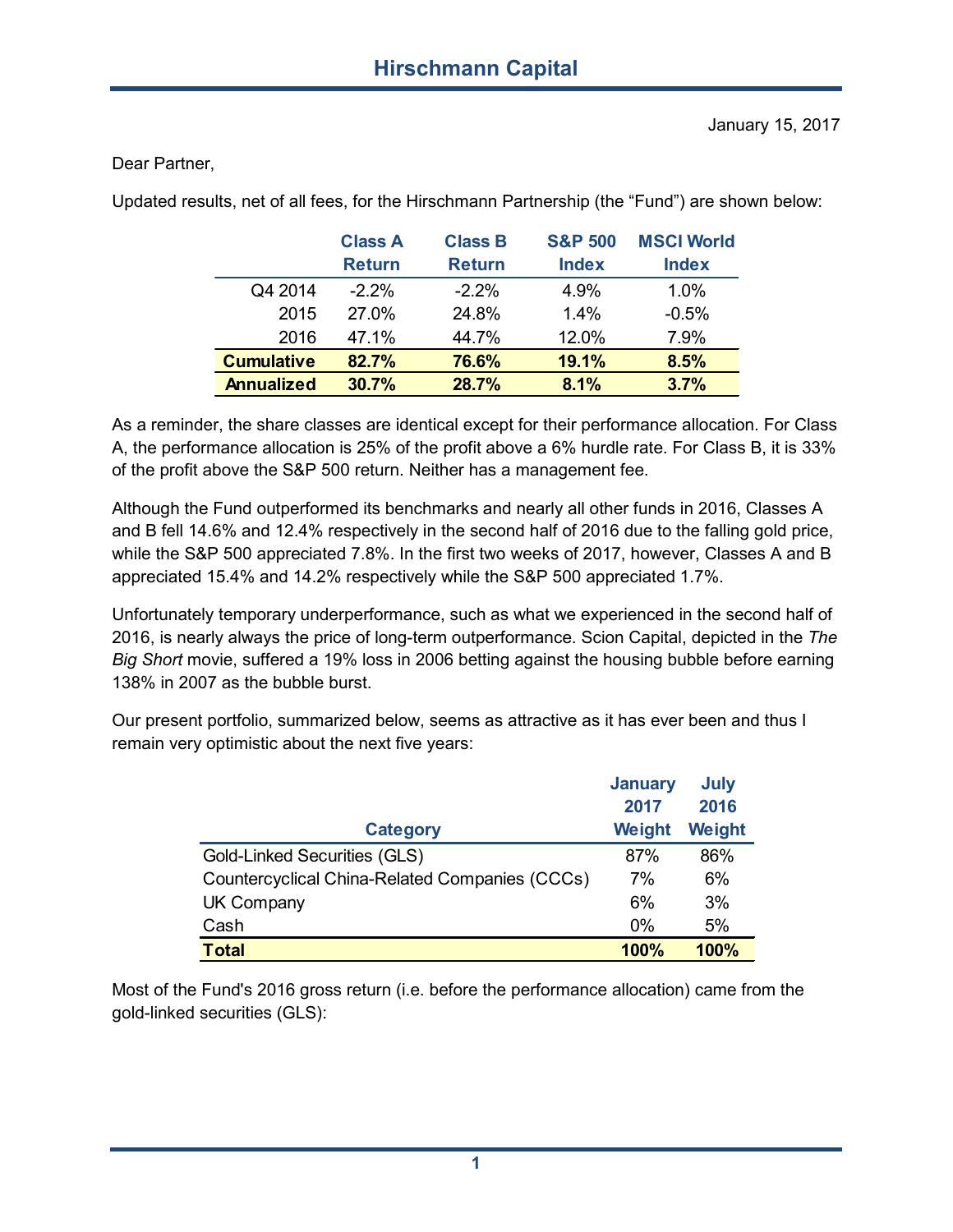# **Hirschmann Capital**

| <b>Category</b>                                | <b>Return</b> |
|------------------------------------------------|---------------|
| <b>Gold-Linked Securities (GLS)</b>            | 62%           |
| Countercyclical China-Related Companies (CCCs) | 3%            |
| <b>UK Company</b>                              | $-4%$         |
| Cash                                           | 0%            |
| 2016 Gross Return                              | 61%           |

The Fund's gross returns in the first and second half of 2016 were 95% and -18% respectively, while gold's returns were 26% and -14% over the same periods. Thus, as expected, the GLS substantially outperformed gold.

I continue to expect gold to rise over the long-term because: (i) it remains below its long-term average valuation, using the Fund's proprietary method, and (ii) it tends to benefit from greater concern about default, inflation and equity risk. If gold rises, the GLS should appreciate much more. Further, if any of the bubbles in bonds, China or US stocks burst, the GLS seem likely to appreciate more than 500%. (Since the GLS seem extremely undervalued, they also seem likely to appreciate over the long-term even if gold falls substantially.)

The Fund's high GLS concentration, which includes a 28% allocation to a single security, is unconventional – just as Scion Capital's concentrated housing bubble shorts were unconventional. Nevertheless, the Fund's concentration seems more than justified by the GLS' extreme potential upside and their very low probability of long-term loss. When conventional assets (e.g. bonds, US stocks) seem very overvalued, an unconventional portfolio seems wise.

Although some foreign stock markets seem undervalued (e.g. the UK), they seem far less attractive than the GLS. Hence, over the past two years, I have reduced the Fund's UK Company allocation.

# **Bond Misconceptions**

The bond and US stock bubbles are premised on US government (USG) interest rates remaining very low. Thus, one way those bubbles might end is if investors realize that the USG is likely to default through higher inflation. After all, 45 of 46 countries with peacetime debt/GDP ratios equal to the USG's 105% ratio have defaulted.<sup>1</sup>

Let me dispatch six common arguments for why the USG won't default:

*#1: Politicians will implement austerity (e.g. raise taxes and reduce spending) to avoid default.*

They might – but in 45 of 46 similar situations they didn't. When markets are calm, politicians are reluctant to sacrifice short-term votes to improve long-term solvency (e.g. Donald Trump's tax plan). Once interest rates spike, it is usually too late for austerity because higher borrowing costs overwhelm tax increases and spending cuts (e.g. European PIIGS). Even timely austerity often fails because it reduces growth, which increases budget deficits. (Austerity has not reduced debt/GDP ratios in France or the UK).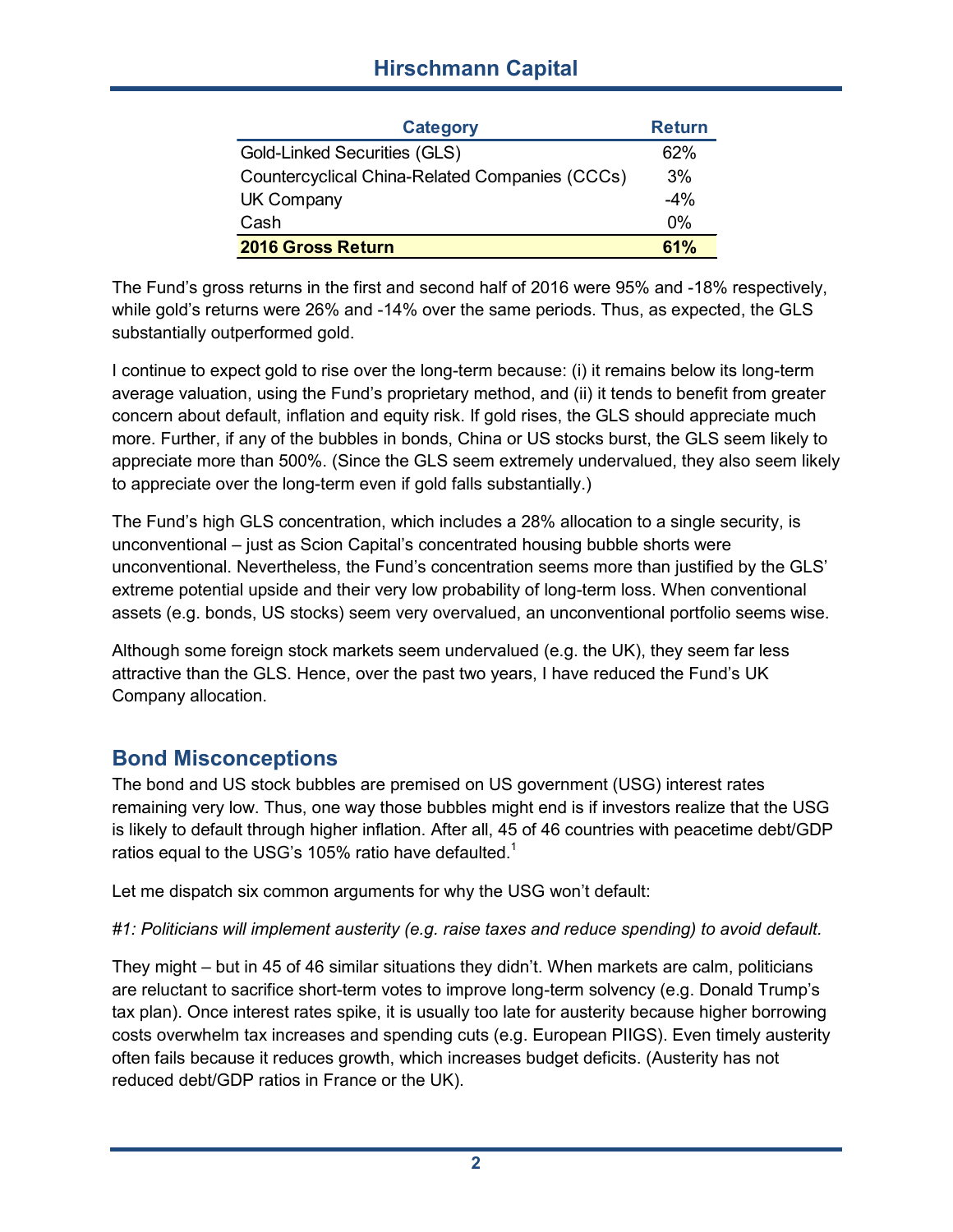*#2: If a crisis occurs, the Fed can end it by lowering interest rates.*

Ultimately interest rates are set by markets, not central banks. A central bank cannot keep interest rates low if inflation expectations are high (e.g. Brazil, India, Turkey, South Africa and the 1965-82 US Great Inflation).

If investors concluded that the USG is likely to default through inflation, they would demand far higher interest rates. The Fed would then be trapped. If it hiked interest rates to lower inflation as it did in 1979, it would trigger an outright USG default since debt/GDP is extremely high more than three times its 1979 level. If it attempted to lower interest rates by printing money to buy USG debt, inflation would drive rates up. Similarly, Brazil's central bank was unable to lower interest rates during Brazil's 2002-03 and 2015-16 crises.

Quantitative easing (QE) wouldn't help either. Contrary to popular belief, QE consists of the Fed buying long-term debt by issuing short-term debt, not by printing money.<sup>2</sup> Thus, QE is only effective if the Fed can issue low-cost short-term debt – a hopeless task during a debt crisis.

#### *#3: The USG won't have a debt crisis because its debt is the preferred safe paper asset.*

Prior to the 1965-82 US Great Inflation, USG debt was also the preferred safe paper asset. Yet that didn't prevent the crisis (USG debt yields reached 16% in 1981) and so it seems unlikely to prevent the next one.

#### *#4: 20% of USG debt doesn't count because it's held by the Social Security (SS) trust fund.*

This is silly because that debt has to be paid unless SS is ended – a politically unacceptable option. Even after suffering severe debt crises, the European PIIGs never considered ending their versions of SS. Further, even if SS were ended, the USG's debt/GDP ratio would probably remain at levels that have resulted in default more than 90% of the time. $3$ 

#### *#5: The USG paid its large World War II (WWII) debt, so it can pay its current debt.*

In reality, the USG reduced its WWII debt primarily by defaulting through high inflation (e.g. 1946-48 inflation totaled 34%), so that's hardly an argument for why the USG won't default again. Further, demobilization resulted in large budget surpluses (e.g. 3% in 1948), which aided debt reduction and calmed the bond market. In contrast, the USG is currently running large budget deficits (e.g. 3% in 2016), which are projected to increase debt/GDP ratios even under the USG's own rosy projections.

#### *#6: Japan and Italy have avoided default despite higher government debt levels than the USG.*

Japan also seems in the midst of a bond bubble that will inevitably lead to default. For example, if the interest rate on Japanese government debt increases 500bps, interest expense alone will exceed government revenue. Italy has avoided default thus far only through support from less indebted eurozone members (e.g. Germany).<sup>4</sup> Even so, Italian default seems unavoidable since Italians are tiring of austerity and Italy's debt levels are not improving. Finally, many developed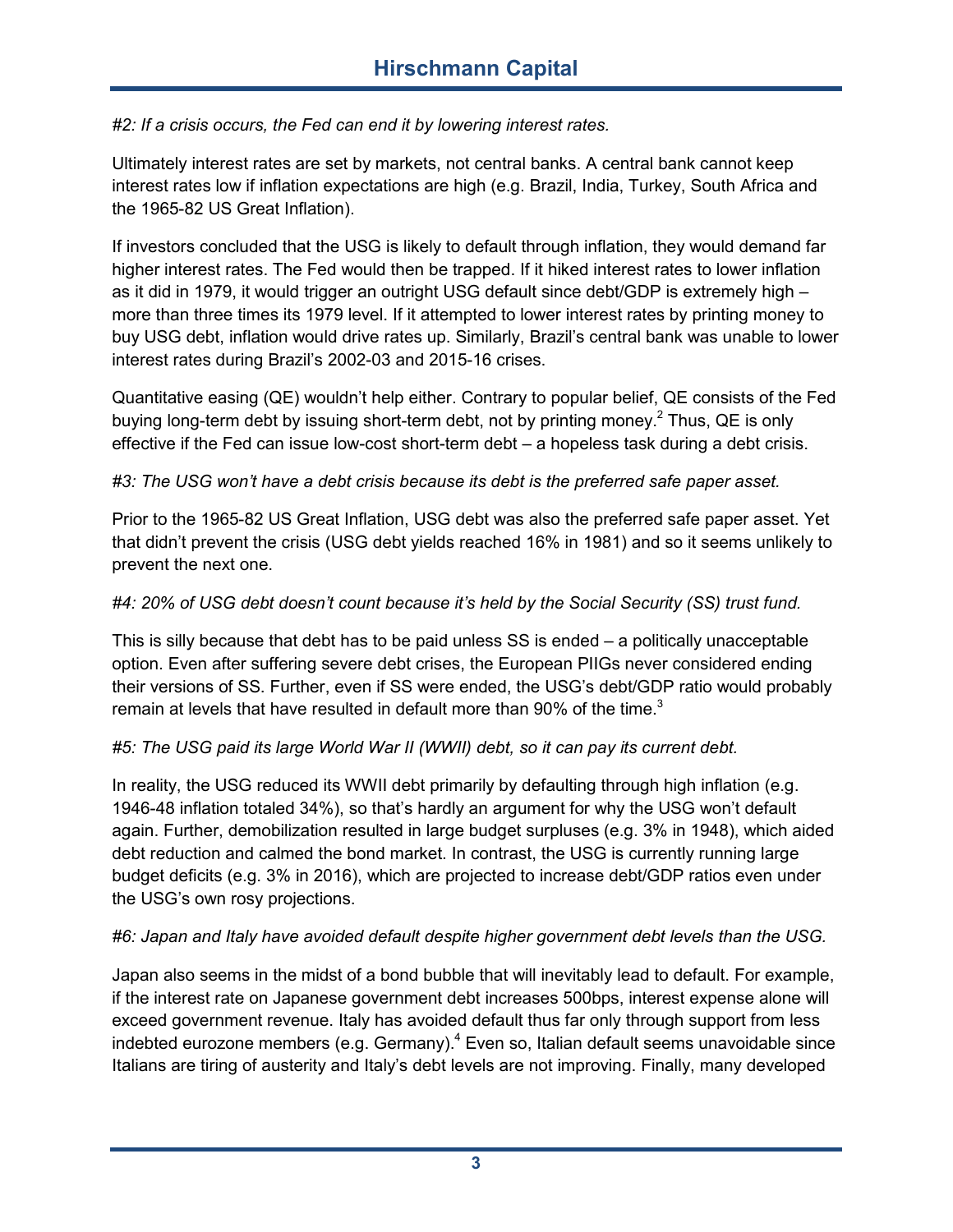countries, including the US itself, have defaulted at much lower debt levels than the US currently has (e.g. US 1933, UK 1976, Portugal 1983 and Spain 2012).<sup>5</sup>

Since most developed world governments (e.g. Japan, the US and much of Europe) seem near default, a global debt crisis with surging inflation and interest rates seems likely. Such a crisis would probably cause a massive stock market crash and otherwise wreck global financial markets. The US stock market would fall ~75% if its cyclically adjusted price-to-earnings ratio returned to its low during the 1965-82 Great Inflation. Corporate defaults would probably also surge. S&P 500 companies currently have their highest debt to profit ratio ever.<sup>6</sup> Rising inflation, plunging markets and soaring defaults would almost certainly increase gold's appeal as one of the rare assets immune to those risks.

## **China**

China's rapid growth since 2008 seems due to a massive debt-funded construction and real estate bubble. China is consuming 60% of global cement – five times more cement per capita than the rest of the world – and is issuing \$7 of debt per dollar of GDP growth. (By comparison the US was issuing just \$3 of debt per dollar of GDP growth during its housing bubble.)<sup>78</sup>

Every past debt bubble has ended: Japan's Lost 20 Years, Asia's 1997 financial crisis, Spain's ongoing crisis, and so forth. China's probably will also and if it does, Chinese GDP growth might, based on prior booms, fall from 7% to less than zero.<sup>9</sup> Since China represents  $\sim$ 40% of 2017 expected global GDP growth, such a slowdown would probably cripple global growth.

Although the Fund's countercyclical China-related companies (CCCs) allocation is small, I continue to expect the Fund to benefit tremendously if China slows further. Unfortunately, I cannot explain why that is without compromising the Fund.

## **Other**

In the second half, the Fund fully exited investments for the second and third time. Those investments had more than doubled in the year that we held them. Confidentiality remains critical since the investments are similar to an existing one.

I continue to be the Fund's largest investor and to hold the majority of my net worth in the Fund.

The Fund continues to strive for tax efficiency and has yet to incur any short-term capital gains.

In December, the Fund's office moved to Santa Monica. Please remember my overhead (e.g. rent, salary and research costs) are not charged to the Fund.

Partners will receive several items over the next six months:

- Account statements will be sent this week
- Tax documents will probably be sent by March
- As part of the Fund's 2016 audit, the Fund's auditor will contact certain partners to confirm their transactions since August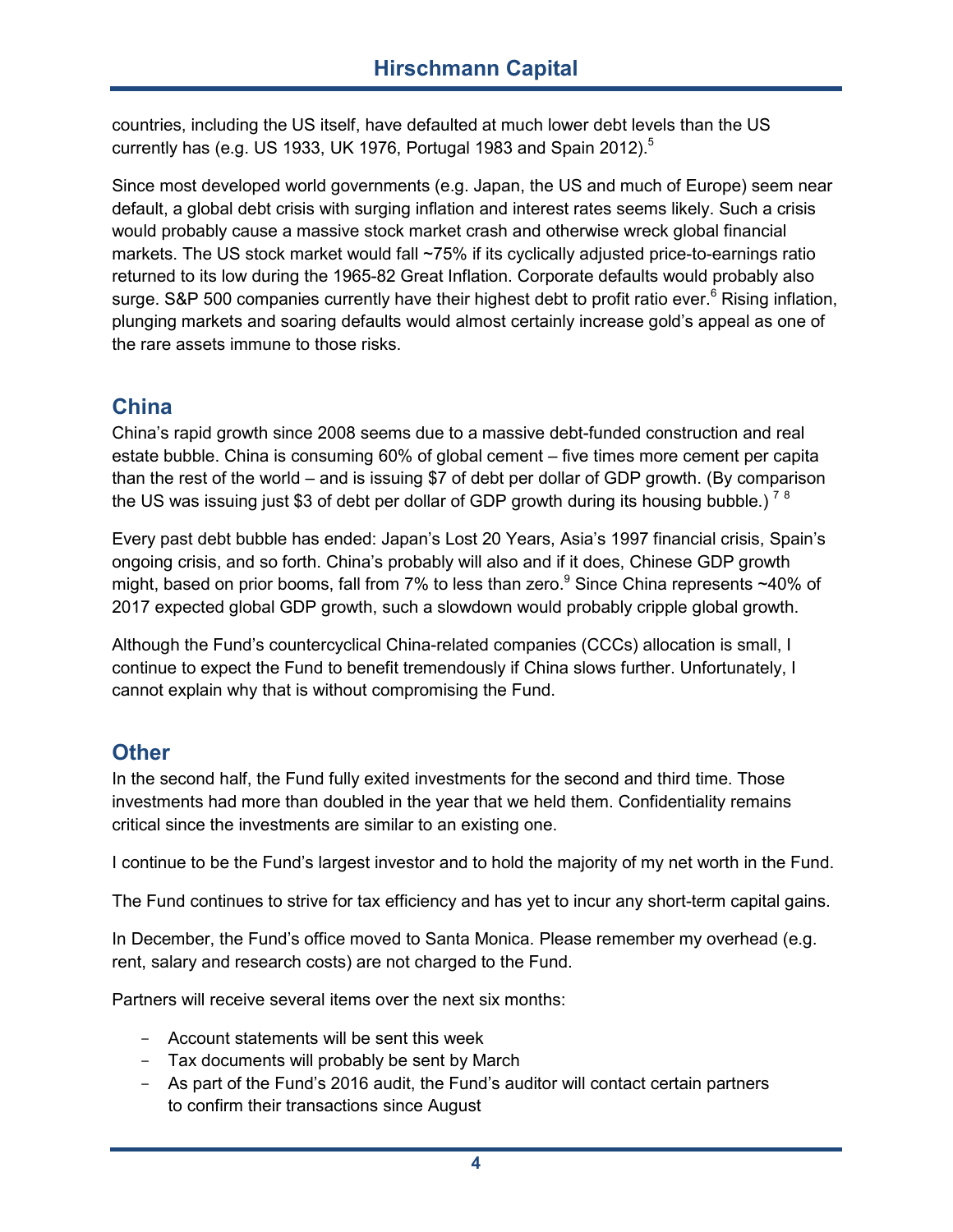- The Fund's audited financial statements will be sent by May
- The Fund's next letter will be sent in mid-July

The Fund's most important competitive advantage will always be its patient clients, so I greatly appreciate your continued support. Please contact me with any questions or comments.

Kind regards, Brian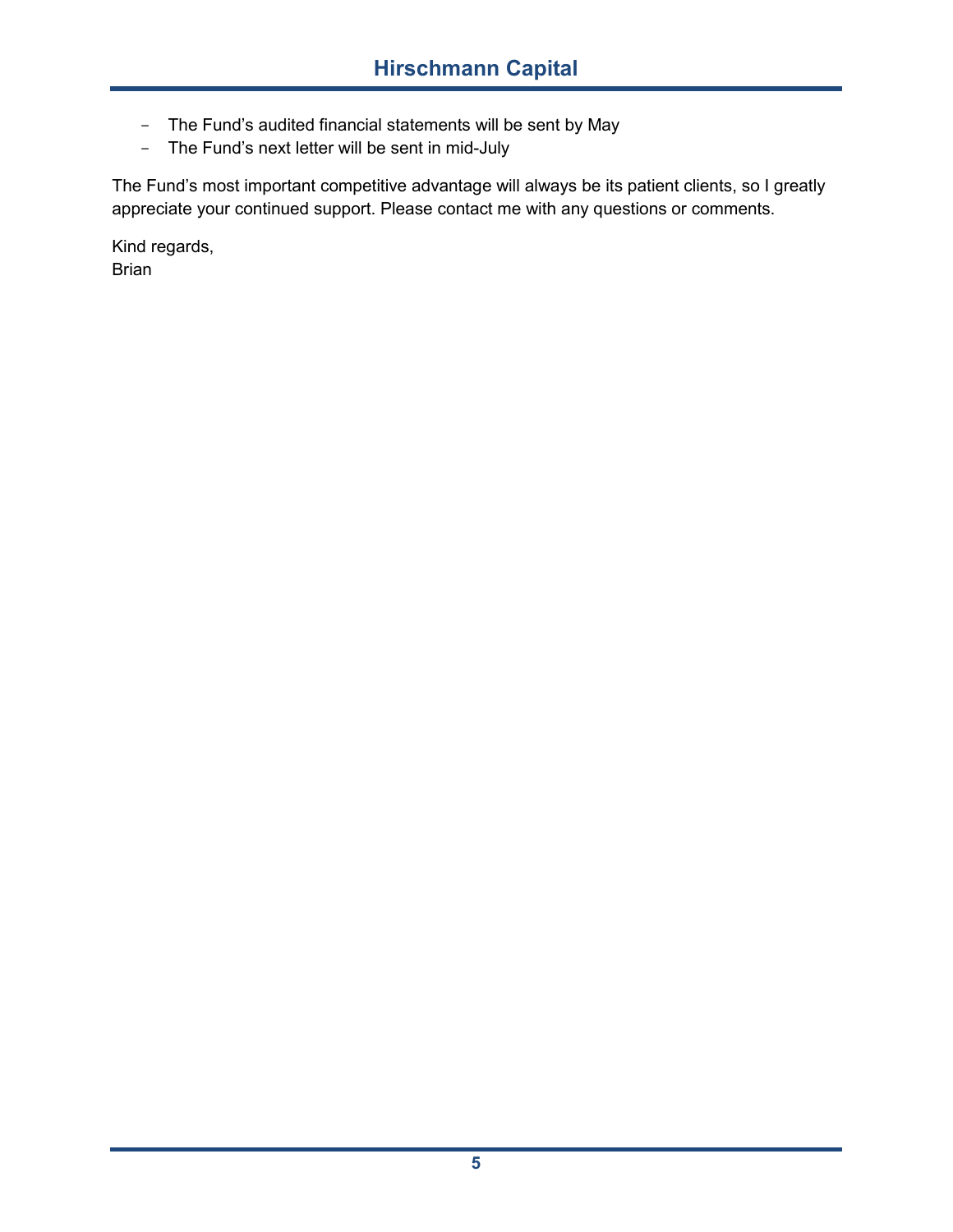# **Endnotes**

<sup>1</sup> See July 2015 Presentation<br><sup>2</sup> Interest-bearing excess reserves held by banks at the Fed are equivalent to short-term debt issued by the USG

3 Bource: Carmen Reinhart. Default rate is based on sixty episodes of 75% or higher peacetime debt/GDP ratios. High wartime debt

episodes are excluded because demobilization can result in large budget surpluses (e.g. US and UK after World War II)<br><sup>4</sup> For example, through the TARGET2 system, Germany has financed huge purchases of Italian government b

Central Bank 5 In 1933 the US defaulted by leaving the gold standard. The UK (1976), Portugal (1983) and Spain (2012) effectively defaulted

because they were bailed out to avert default<br><sup>6</sup> Source: Barclays. Based on debt to EBITDA since 2000 for the S&P 500 (excluding financial companies)<br><sup>7</sup> Source: Holowesko Partners

 $\frac{8}{5}$  Source: Morgan Stanley

<sup>9</sup> See July 2015 Presentation